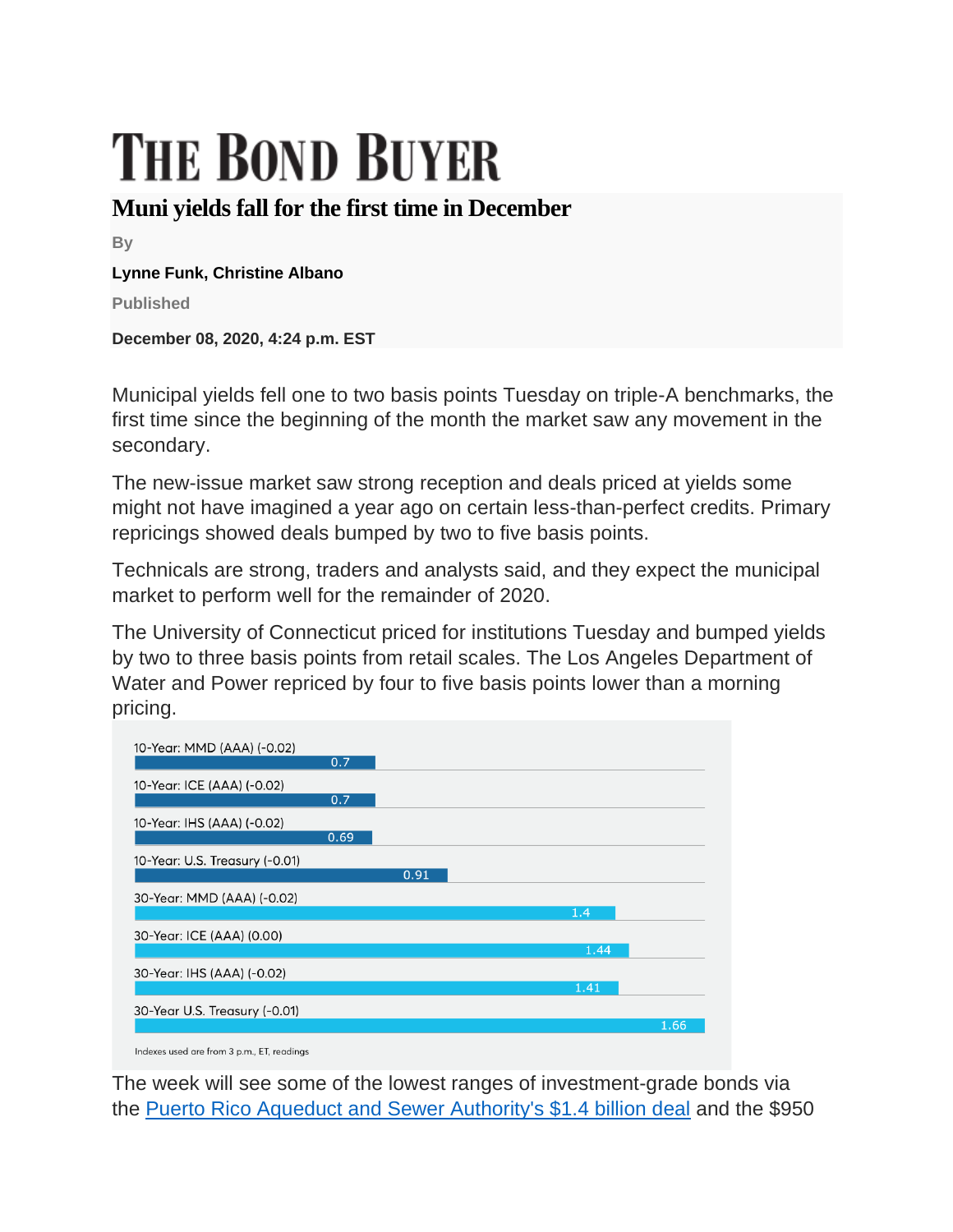million Florida Brightline project, and some traders still expect yields and spreads to be some of the tightest the market has seen.

It was a busy and strong Tuesday on the buy side of the municipal market, despite of some underlying seasonal conditions that typically hinder activity, according to one New York trader.

The year-end seasonal pressure is building with political, market, and economic woes. However Tuesday's activity was brisk nonetheless, the trader said.

Treasury strength trickled down to the municipal market, he noted, and investors were doing some seasonal shopping with whatever supply is available.

"The percentages are not great in the belly, and rates are staying low, but there is so much cash at this time of the year," he said.

"There's always a lot of cash in December and Jan. 1 is always a big redemption date," he said.

The 10-year Treasury dipped below 0.90% Tuesday after hitting 0.97% last week, which indicates the market is stuck in a trading range given economic uncertainty going forward, according to the trader.

"Even though the five- to seven-year part of the yield curve is not attractive in munis, people are buying it," he said. "The front end is very cheap."

Billion dollar deals from the New York State Dormitory Authority and New York City will be highly sought after, and will be benchmark deals for deciphering the current credit impacts of the COVID-19 pandemic on the city and state economies. [New York City received a negative outlook](https://www.bondbuyer.com/news/new-york-city-gets-negative-outlook-from-s-p) from S&P Global Tuesday.

The trader said the deals could be priced slightly cheaper than where they have been in recent pricings, but with the overwhelming demand in the market lately, that might not be necessary.

"The New Jersey deal last week was bumped up and was like 10 times oversubscribed — so there is going to be the same thing," he said. "There will be no problem with these deals getting gobbled up."

Political developments in Washington — from the COVID-19 vaccine, the economy, and the uncertainty over the vote count and presidential election — is also weighing on the market.

"Despite some of these cross-currents, the market is strong, demand is strong, and there is more supply coming," the trader said.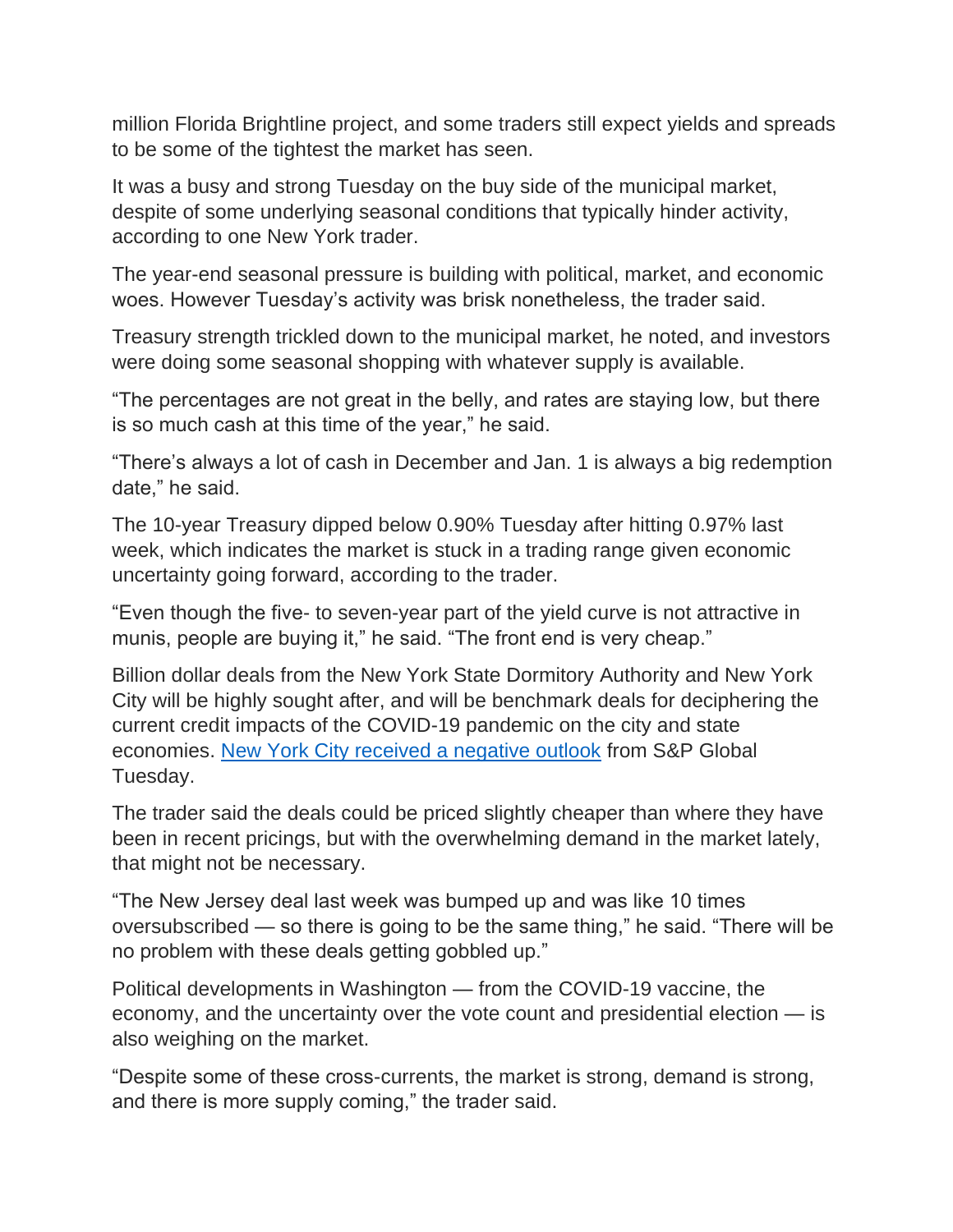#### **Primary market**

Loop Capital Markets priced for institutions \$284 million of University of Connecticut (A1/A+/A/NR) general obligation new-money and refunding bonds. The first series, \$166.7 million, had 5s of 2022 yielding 0.27%, two basis points lower from Monday's retail scales and five points from Friday's day-one retail offering. 5s of 2025 at 0.46%, were three basis points lower than retail, 5s of 2030 at 1.11%, another basis point lower and 4s of 2035 at 1.65%, five basis points lower and 3s of 2041 at 2.09%, five basis points lower. The issuer also added 5s of 2041 at 1.69%, priced five basis point lower.

The second series, \$117 million of refunding bonds, had 5s of 2022 at 0.27%, 5s of 2025 at 0.49%, 1.5s of 2030 at 1.11% and 5s of 2030 at 1.11% and 5s of 2031 at 1.21%, four basis points lower than Monday's retail scale, priced to the call.

Siebert Williams Shank & Co. priced \$244 million of water system revenue refunding bonds for the Los Angeles Department of Water and Power (Aa2/NR/AA/AA+). The bonds mature in 2021 with a 5% coupon and yield 0.10%, 5s of 2032 yield 0.96%, 5s of 2035 at 1.06%, 2040 at 1.26% and 2041 at 1.30%.

## **Secondary market**

Trading showed a firmer secondary.

North Carolina GO 5s of 2022, traded at 0.15%-0.13%. Fairfax County, Virginia, GO 5s of 2023 at 0.25%. Maryland GO 5s of 2028 at 0.54%-0.53%.

New York City water 5s of 2030 traded at 0.80%-0.79%.

Cal GO 5s of 2031 at 0.93% (originally priced at 1.27% in early September).

High-grade municipals were one to two basis points better, according to final readings on Refinitiv MMD's AAA benchmark scale. Short yields were at 0.13% in 2021 and 0.14% in 2022. The yield on the 10-year a basis point lower at 0.71% while the yield on the 30-year was at 1.41%.

The 10-year muni-to-Treasury ratio was calculated at 78% while the 30-year muni-to-Treasury ratio stood at 84%, according to MMD.

The ICE AAA municipal yield curve showed short maturities slightly firmer at 0.13% in 2021 and 0.15% in 2022. The 10-year maturity was firmer at 0.70% while the 30-year yield was little changed 1.44%.

The 10-year muni-to-Treasury ratio was calculated at 77% while the 30-year muni-to-Treasury ratio stood at 87%, according to ICE. The five-year ratio was at 50%.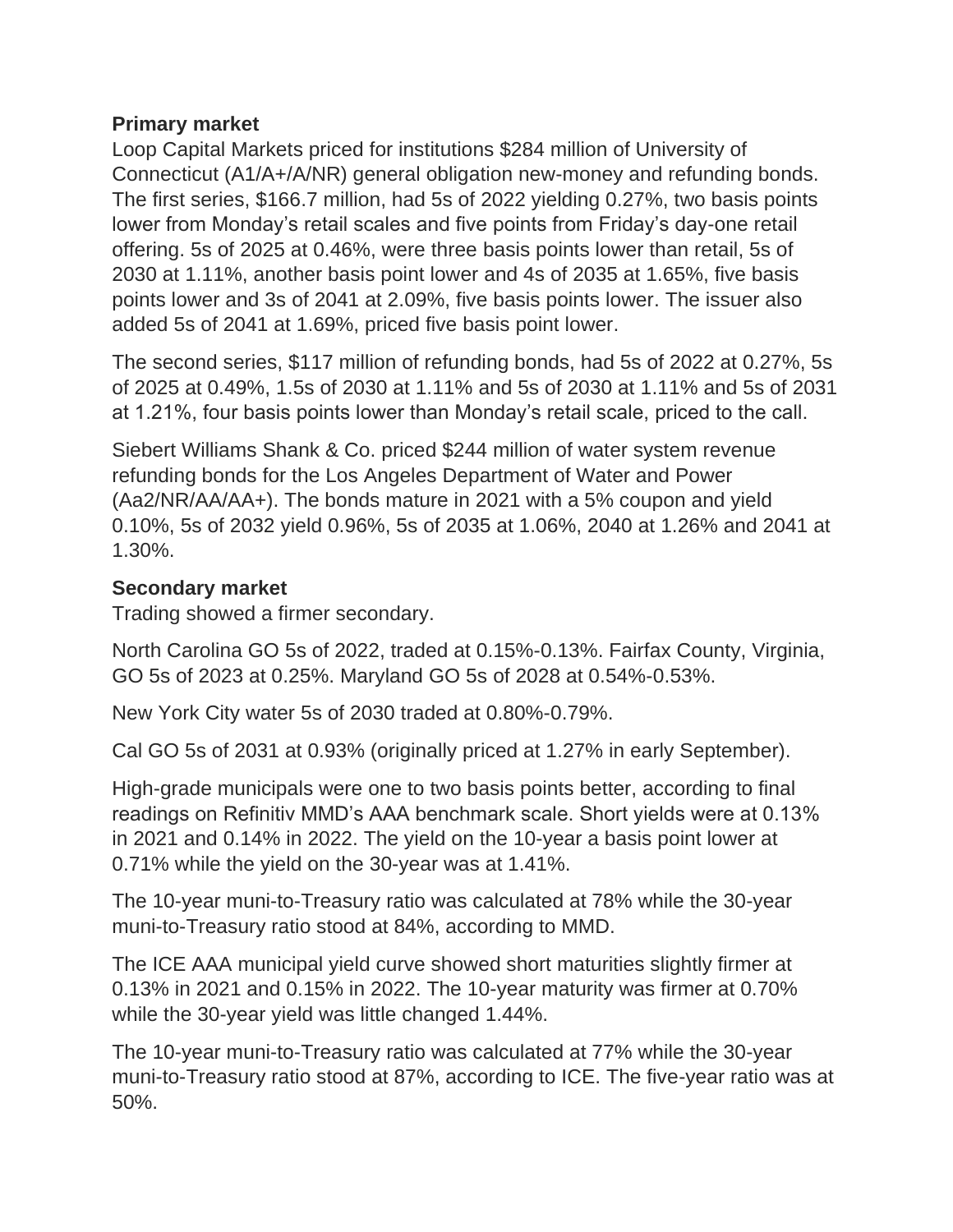The IHS Markit municipal analytics AAA curve showed short yields at 0.11% and 0.12% in 2021 and 2022, respectively, and the 10-year steady at 0.69% as the 30-year yield was at 1.41%.

Treasuries fell and equities rose on vaccination and stimulus news. The 10-year Treasury was yielding 0.91% and the 30-year Treasury was yielding 1.6%. The Dow gained 108 points to put it back above 30,000, the S&P 500 made back losses and was up 0.29%, while the Nasdaq rose 0.47%.

#### **Still to come this week**

Massachusetts plans to sell \$1.2 billion of taxable general obligation revenue anticipation notes. J.P. Morgan Securities is head underwriter.

The Florida Development Finance Corp. (NR/NR/NR/NR) is set to sell \$950 million of Brightline Passenger Rail Project surface transportation facility revenue green bonds subject to the alternative minimum tax on Thursday. The bonds mature on 1/1/2049. Morgan Stanley & Co. is lead underwriter.

Connecticut plans to sell \$800 million of general obligation bonds. The unlimited tax GOs are serials from 2022-2041. Jefferies is bookrunner on the deal.

The New York Transportation Development Corp. (BAa1/NR/BBB/NR) plans to sell \$628 million of Terminal 4 John F. Kennedy International Airport Project special facility revenue refunding bonds. J.P. Morgan Securities LLC is lead underwriter.

Miami-Dade County, Florida (NR/A+/A+/NR) is set to price \$507 million of taxable subordinate special obligation bonds. J.P. Morgan Securities runs the books.

The Georgia State Road and Tollway Authority has \$491 million of grant anticipation revenue bonds (A2/AA/A+) and reimbursement revenue bonds (A1/AA/A+) in two series on the day-to-day calendar. The first, \$393 million of GARBs, are serials 2021-2032 and the second, \$98 million of RRBs, also serials, 2021-2032. Citigroup Global Markets Inc. is set to price the deal.

The New York City Housing Development Corp. (Aa2/AA+/NR/NR) has \$473 million of multifamily housing revenue sustainable development bonds in two series, \$321 million and \$152 million, with Morgan Stanley & Co. running the books.

The Suffolk County, New York, will price \$410 million of tax anticipation notes for 2021 taxes. J.P. Morgan Securities is head underwriter.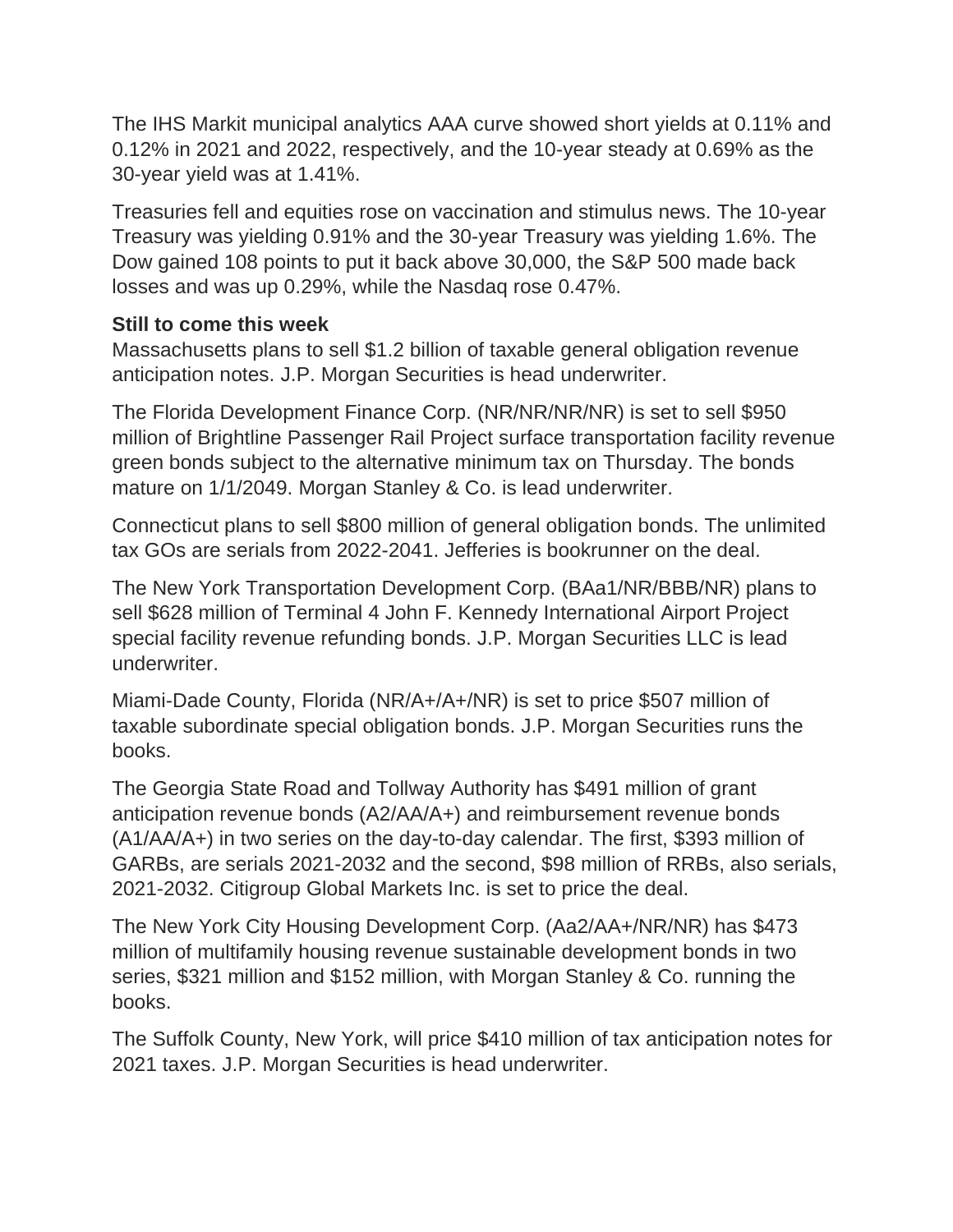The Texas Public Finance Authority (Aa1/AA+/NR/NR) plans to issue \$400 million of taxable lease revenue and refunding bonds (Texas Facilities Commission) serials 2022-2041. Siebert WIlliams Shank & Co. is lead underwriter.

The Tarrant County Cultural Education Facilities Finance Corp., Texas, (A2/AA//) will price \$303 million of taxable Hendrick Medical Center hospital revenue bonds insured by Assured Guaranty Municipal Corp. Serials 2021-2030 and terms in 2040 and 2050. KeyBanc Capital Markets will run the books.

The Jefferson County School District, Colorado, (Aa2/AA//) plans to price \$279 million of revenue bonds in two series, 2025-2040, series 2020B, 2021-2025. Baird will run the books.

The Sports Authority of the Metropolitan Government of Nashville and Davidson County, Tennessee, (Aa3/AA/NR/NR) plans to price taxable public improvement revenue bonds, serials 2023-2035, Terms 2040, 2051. Citigroup Global Markets Inc. will run the books.

The State of Ohio's Public Facilities Commission (Aa1/AA+/AA+/NR) plans to price \$206 million of infrastructure improvement general obligation and conservation project GOs. Morgan Stanley & Co. is head underwriter.

The Port of Morrow, Oregon, (Aa2/NR/AA/NR) plans to price \$202 million of taxable refunding transmission facilities revenue bonds (Bonneville Cooperation Project No. 8) with terms in 2041, 2043. Wells Fargo Securities is lead underwriter.

The William S. Hart Union High School District north of Los Angeles, California, (Aa2///) plans to issue \$177 million of taxable GO refunding bonds. Stifel, Nicolaus & Company, Inc. is head underwriter.

The City of Boston, Massachusetts, (Aaa/AAA//) plans to sell \$163 million of GO and GO refunding bonds. BofA Securities leads the deal. Boston also plans \$106 million of taxable general obligation and GO refunding bonds on Wednesday. BofA Securities is lead underwriter.

The City of Scottsdale, Arizona (Aaa/AAA/AAA/) plans to price \$159.8 million of taxable general obligation bonds on Thursday. Morgan Stanley & Co. LLC is head underwriter.

The Minnesota Housing Finance Agency (Aa1/AA+//) is set to price \$125 million of residential housing finance AMT and non-AMT bonds on Wednesday. The first series, \$16.5 million of AMT bonds, are serials 2021-2028. The second series,